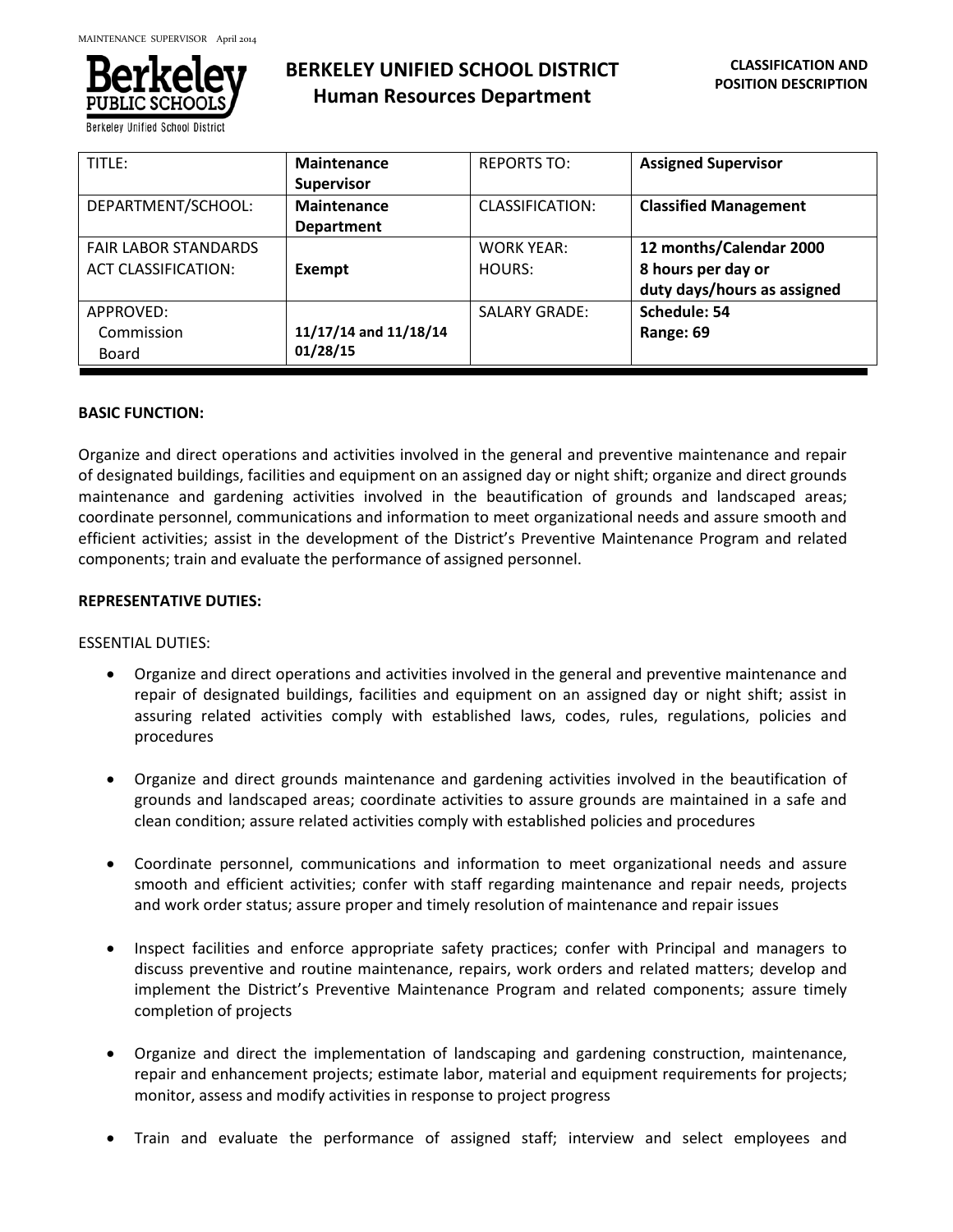recommend transfers, reassignment, termination and disciplinary actions; assign employee duties and review work to assure compliance with established guidelines and procedures

- Monitor progress of maintenance and repair projects; inspect completed projects for accuracy, completeness and compliance with established work orders and specifications; review reports and work orders to determine material, labor, equipment and time requirements
- Coordinate activities to assure facilities are maintained in a safe condition; receive process and prioritize work orders; oversee preventative maintenance functions; coordinate response to emergency maintenance and repair needs
- Participate in the development and implementation of maintenance projects; coordinate projects with vendors and outside contractors; review work of outside contractors to assure compliance with established standards, contracts and specifications
- Prepare and distribute a variety of correspondence in the coordination of maintenance and repair activities; assist with the preparation of contract specifications as requested; review, interpret and recommend changes to project plans, blueprints and specifications
- Serve as a technical resource to personnel concerning maintenance and repair operations, projects and activities; respond to inquiries and provide detailed and technical information regarding related laws, codes, regulations, policies and procedures
- Prepare and maintain a variety of reports, records and files related to work orders, projects, financial activity, inventory, inspections, personnel, attendance and assigned duties; prepare and distribute the District's Preventive Maintenance Report according to established timelines
- Communicate with personnel, outside organizations and the public to exchange information, coordinate activities and resolve issues or concerns
- Operate a variety of equipment including computer and assigned software; drive a vehicle to conduct work
- Monitor and assure adequate levels of maintenance and repair equipment and supplies; coordinate the purchase of equipment and supplies as appropriate; prepare purchase requisitions and process invoices
- Attend and conduct a variety of meetings as assigned

# OTHER DUTIES:

Perform related duties as assigned

## **KNOWLEDGE AND ABILITIES:**

#### KNOWLEDGE OF:

Organization and direction of operations and activities involved in the general maintenance and repair of buildings, facilities and equipment

Organization and direction of grounds maintenance and gardening activities involved in the beautification of grounds and landscaped areas

Grounds maintenance procedures including mowing, edging, raking and weeding

Proper methods, techniques, materials, tools and equipment used in the building maintenance trades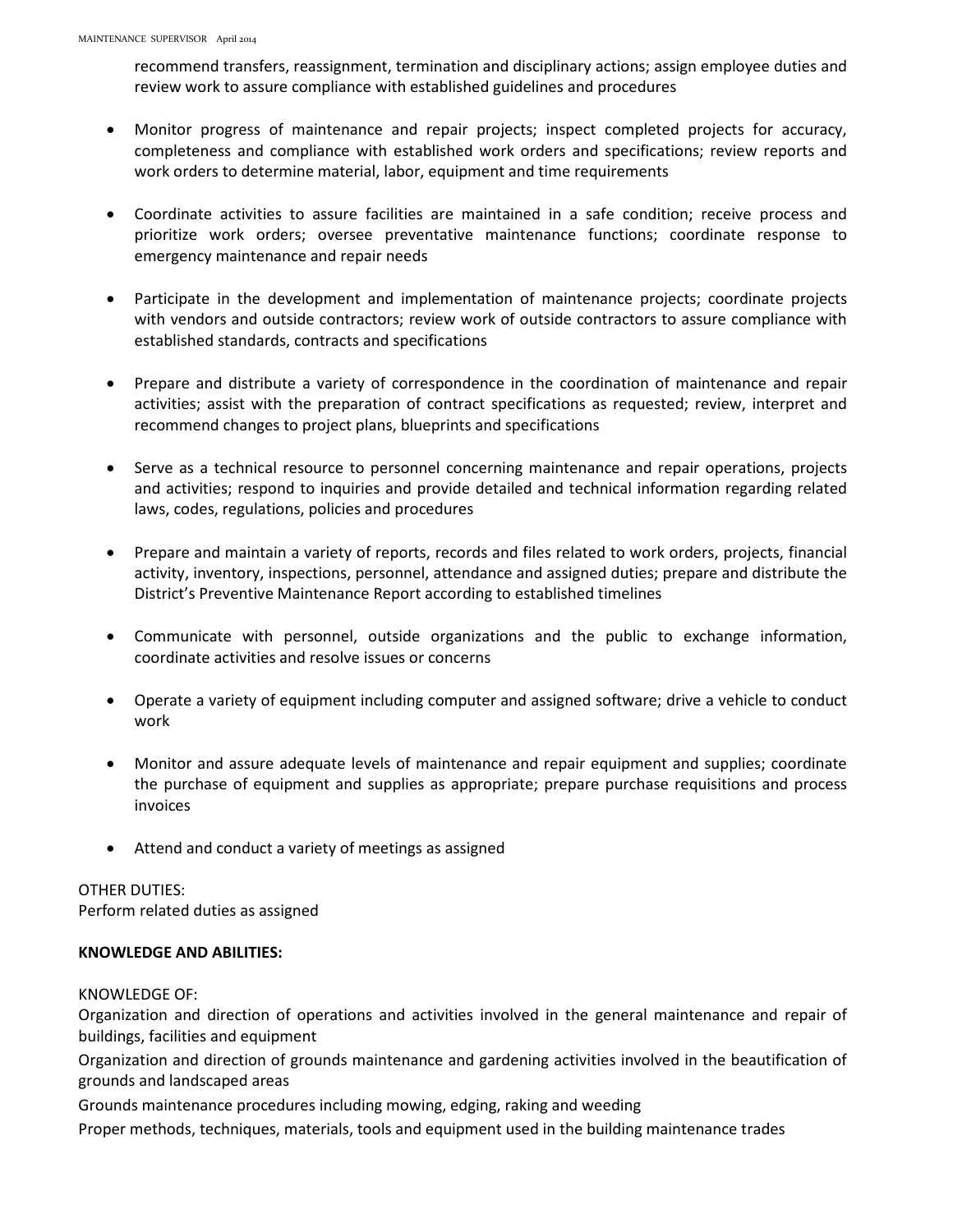Requirements of maintaining buildings, facilities and equipment in good repair

Applicable building codes, ordinances, requirements, regulations and safety precautions

Inventory practices and procedures

Requirements of maintaining buildings in a safe condition

Policies and objectives of assigned programs and activities

Oral and written communication skills

Principles and practices of supervision and training

Interpersonal skills using tact, patience and courtesy

Operation of a computer and assigned software

Technical aspects of field of specialty

#### ABILITY TO:

Organize and direct operations and activities involved in the general maintenance and repair of designated buildings, facilities and equipment

Coordinate personnel, communications and information to meet organizational needs and assure smooth and efficient activities

Organize and direct of grounds maintenance and gardening activities involved in the beautification of grounds and landscaped areas

Plan, develop and implement landscaping and gardening projects

Train and evaluate the performance of assigned personnel

Inspect projects for accuracy, completeness and compliance with established specifications

Estimate material, labor, equipment and time requirements

Monitor and assure adequate levels of maintenance and repair equipment and supplies

Communicate effectively both orally and in writing

Interpret, apply and explain rules, regulations, policies and procedures

Establish and maintain cooperative and effective working relationships with others

Operate a computer and assigned office equipment

Determine appropriate action within clearly defined guidelines

Meet schedules and time lines

Work independently with little direction

Plan and organize work

Prepare records and reports related to assigned activities

# **EDUCATION AND EXPERIENCE:**

Any combination equivalent to: graduation from high school supplemented by specialized training in building maintenance or a related field and four years journey-level experience in two or more of the maintenance trades including at least two years working at the level of a Lead Maintenance Engineer or similar

## **LICENSES AND OTHER REQUIREMENTS:**

Valid California driver's license

## **WORKING CONDITIONS:**

ENVIRONMENT: Indoor and outdoor work environment Driving a vehicle to conduct work